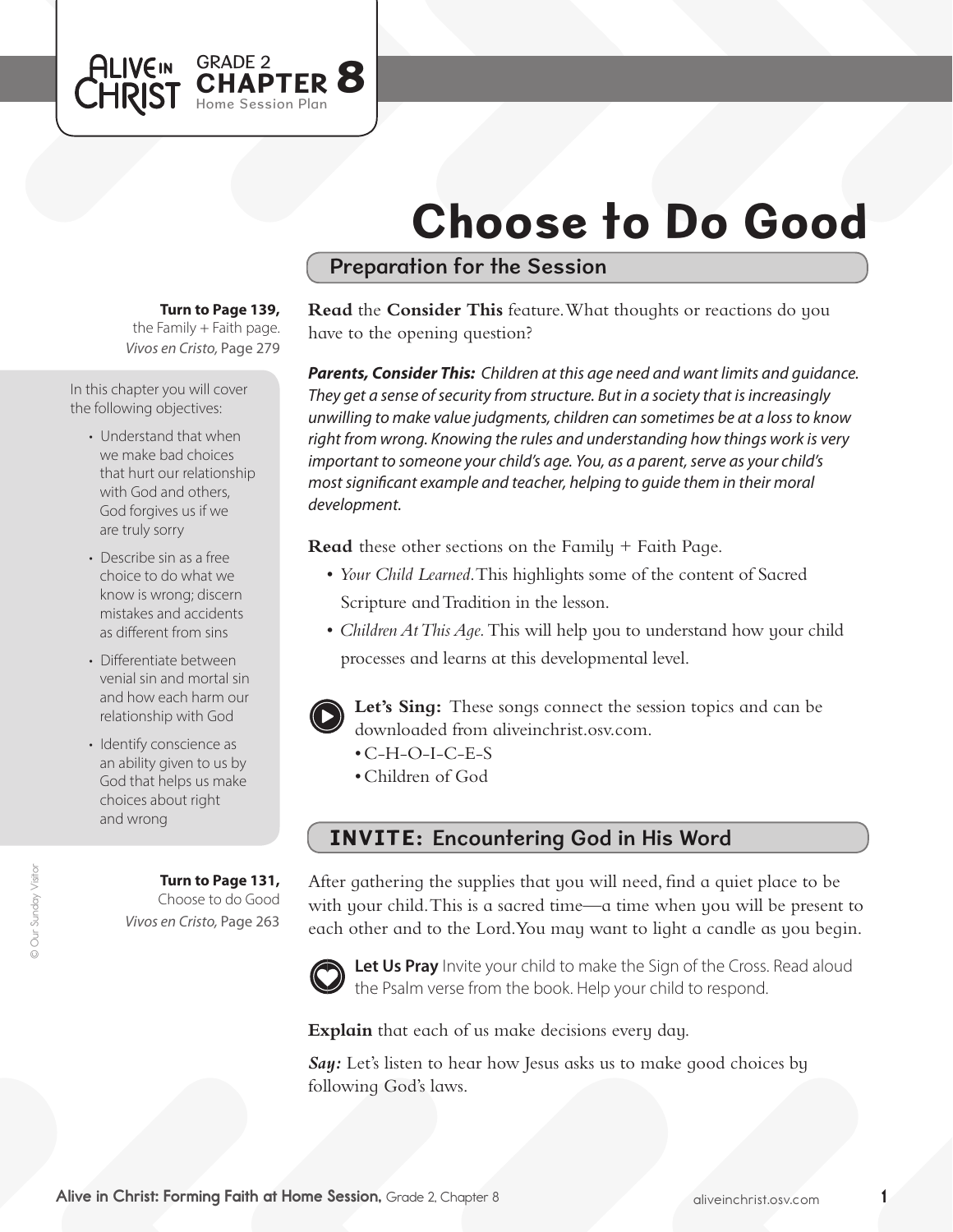**Guide** your child through the Preparing for God's Word Ritual you learned in the Introduction Session or play Track 1 of the Songs of Scripture CD.

- Proclaim God's Word in the Parchment Paper box on the page.
- Maintain several moments of silence.
- Ask: What did you hear God say to you today?

**Invite** your child to respond and also share what you heard.

Now, look at the *What Do You Wonder?* box.

*Say:* Like Peter, all people can make good choices to follow God's rules or bad choices to break God's rules.We want to make good choices and do what God saus.

**Invite** your child to respond to the questions. Prompt what else they might wonder about rules and making choices.

## DISCOVER: Learning God's Truth

**Turn to Page 132,** A Hard Choice *Vivos en Cristo,* Page 265

**Turn to Page 133,**  Jesus Forgives *Vivos en Cristo,* Page 267 **Read** aloud the opening question and paragraph.

**Have** your child find the highlighted words **free will** and read the definition in the Catholic FaithWords box.



**Proclaim** the Scripture story.

Ask: Why was it hard for Peter to say he was Jesus' friend? (He was afraid of what would happen to him if he acknowledged he was Jesus' friend.)

**Have** your child silently read "Jesus Forgives," to find out why Peter is sad and upset.

Ask your child what Peter wanted to tell Jesus. (He wanted to tell Jesus he was sorry for saying he did not know him.)





**Have** your child complete the Share Your Faith activity.

*Parents, Consider This: Jesus forgave Peter because he loved him. Remind your child that no matter what we do, Jesus loves us and, if we are sorry, he will always forgive us. This should make us live with a spirit of hope and trust in God, even when we know we made a poor choice. Remind your child that we can always ask God for forgiveness and try to do better in the future. Peter had to learn to do this, too.*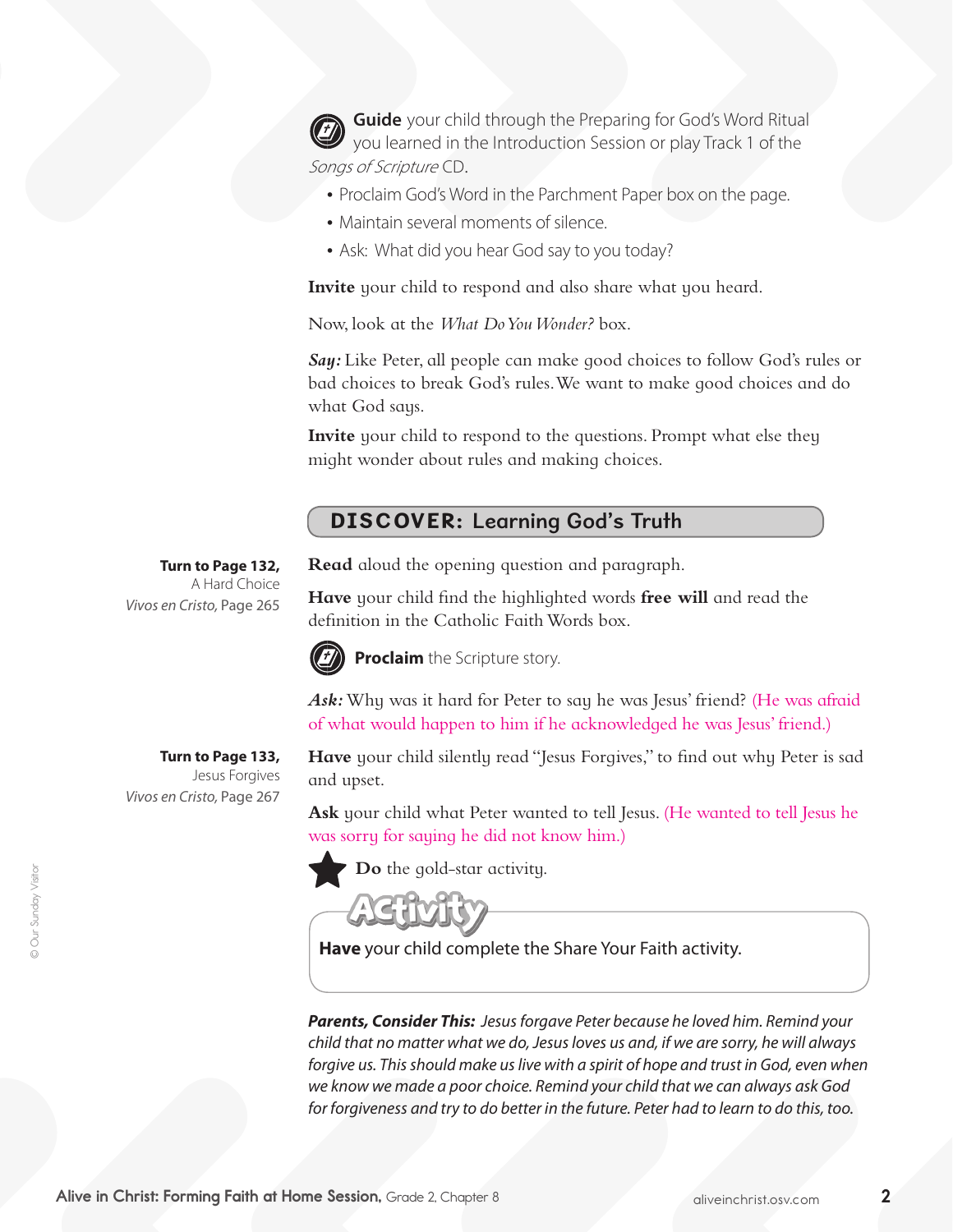#### **Turn to Page 134,** God Helps You Choose

*Vivos en Cristo,* Page 269

**Read** aloud the paragraphs.

Ask: What are some choices children your age make every day? Which of these choices are between doing right and doing wrong?



*Parents, Consider This: Help your child to understand that their conscience is a function of their common sense, not a literal voice they will hear. The word conscience means, "with knowledge." Using our conscience means using what we know about right and wrong to make good choices.*

**Turn to Page 135,**

Types of Sin *Vivos en Cristo,* Page 271

**Read** aloud the paragraphs.

**Have** your child find the words **mortal sin**, **venial sin**, and **conscience** in the text.Then have them read their definitions in the Catholic Faith Words box.

**Ask** your child to say in his or her own words what the word conscience means.



**Do** the Connect Your Faith activity with your child.

## LIVE: Living Our Faith

**Turn to Page 136,**  Our Catholic Life *Vivos en Cristo,* Page 273

**Read** aloud the opening question and paragraphs.

**Remind** your child that our conscience is a tool we can use to make good choices.

**Review** together the "Steps for Making Good Choices" chart.



**Do** the gold-star activity.

*Parents, Consider This: Your child may not be able to identify the process of discerning what is right and wrong, but he or she is beginning to make moral choices. Reinforce his or her learning by reminding your child to take time to consider the consequences of their choices. When it is appropriate, ask your child what went into their thinking over some moral choice they made. This is a way to help them develop a discernment process for moral decision making, even if they are too young to use that term.*